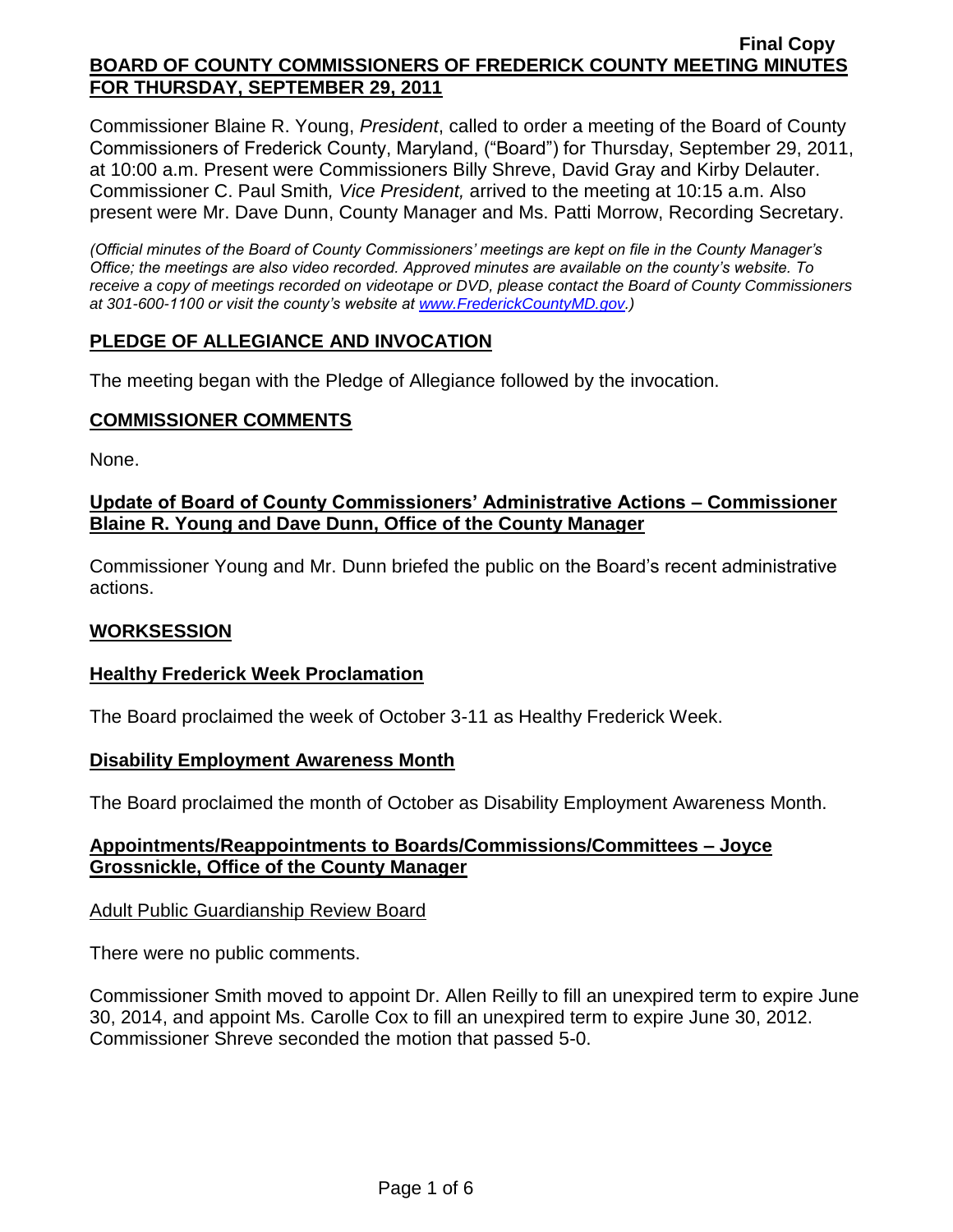#### Affordable Housing Council

There were no public comments.

Commissioner Smith moved to reappoint Mr. Larry Johnson to serve a term to expire June 30, 2014. Commissioner Gray seconded the motion that passed 5-0.

#### Citizens Nursing Home Board of Trustees

There were no public comments.

Commissioner Smith moved to appoint Mr. Vincent Parmesano to fill an unexpired term to expire June 30, 2014, and to appoint Ms. Barbara Spencer, CRNP, to fill an unexpired term to expire June 30, 2012. Commissioner Gray seconded the motion that passed 5-0.

#### Commission for Women

There were no public comments.

Commissioner Smith moved to appoint Ms. Linda Roth to fill an unexpired term to expire June 30, 2014. Commissioner Gray seconded the motion that passed 5-0.

#### Commission on Aging

There were no public comments.

Commissioner Gray moved to appoint Ms. Patricia Tudor to fill an unexpired term to expire June 30, 2014. Commissioner Smith seconded the motion that passed 5-0.

#### Companion Animal Welfare Advisory Committee

There were no public comments.

Commissioner Smith moved to reappoint Ruth Woodward-Herbert, DVM, to serve a term to expire June 30, 2014, and to appoint Mr. John Abbott to fill an unexpired term to expire June 30, 2012.

#### Deferred Loan Program – Loan Review Committee

There were no public comments.

Commissioner Smith moved to reappoint Ms. Eileen Barnhard and Mr. Troy Linton to serve terms to expire June 30, 2014; to appoint Ms. Diane Bauer to serve as the private industry representative to fill an unexpired term to expire June 30, 2014; and to appoint Mr. David Minton to serve as the Affordable Housing Council representative to fill an unexpired term to expire June 30, 2014.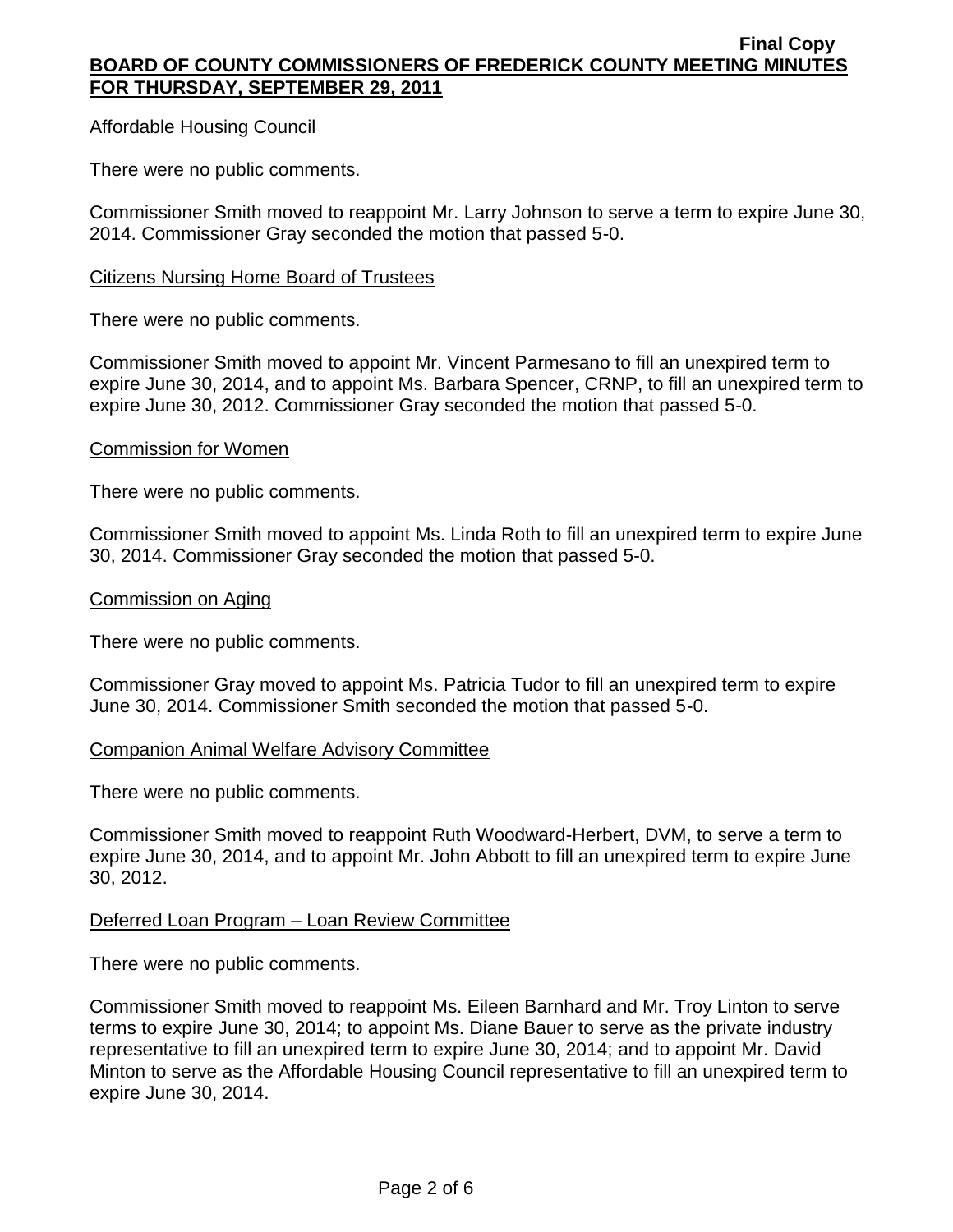Mental Health Advisory Committee

There were no public comments.

Commissioner Smith moved to reappoint Ms. Renee Kyttle to serve a term to expire June 30, 2014, and to appoint Ms. Deena McNichol, to serve as the local community rehabilitation or housing program representative, to fill an unexpired term to expire June 30, 2014. Commissioner Gray seconded the motion that passed 5-0.

## **CONSENT AGENDA**

The following item was pulled from the consent agenda:

Nightingale Water and Sanitary Sewer Improvements, Contract No. 196J-SW, Construction Change Order No. 3 – Rod Winebrenner, Utilities and Solid Waste Management Division

The following items remained on the consent agenda:

## BID AWARDS

- Purchasing Memo #12-053 Bid #12-CP-07, Crestwood Village Water Meter Replacement Award to: Mid-Atlantic Utilities, Inc. Estimated award amount: \$86,030.00
- Purchasing Memo #12-054 Avaya Voice Maintenance (Piggyback Contract) Award to: Avaya, Inc. Award amount: \$152,621.52 (annual cost)

## EASEMENT

Woodridge, Section 1-3, Partial Stormwater Management Easement Release – Dave Crable, Community Development Division

## GRANTS

- FFY 2011 Emergency Management Performance Grant **and** Attached Budget Transfer Seamus Mooney, Emergency Management Division
- FFY 2012 Citizens Corps Program Grant Seamus Mooney, Emergency Management Division

#### MISCELLANEOUS

- Citizens Care and Rehabilitation Center (CCRC) / Montevue Assisted Living (MAL) Work Change Directive #15, Oxygen Storage Tank Facility – Dave Ennis and Chuck Nipe, Public Works Division
- CCRC / MAL Work Change Directive #16, Ventilator Unit Upgrade Dave Ennis and Chuck Nipe, Public Works Division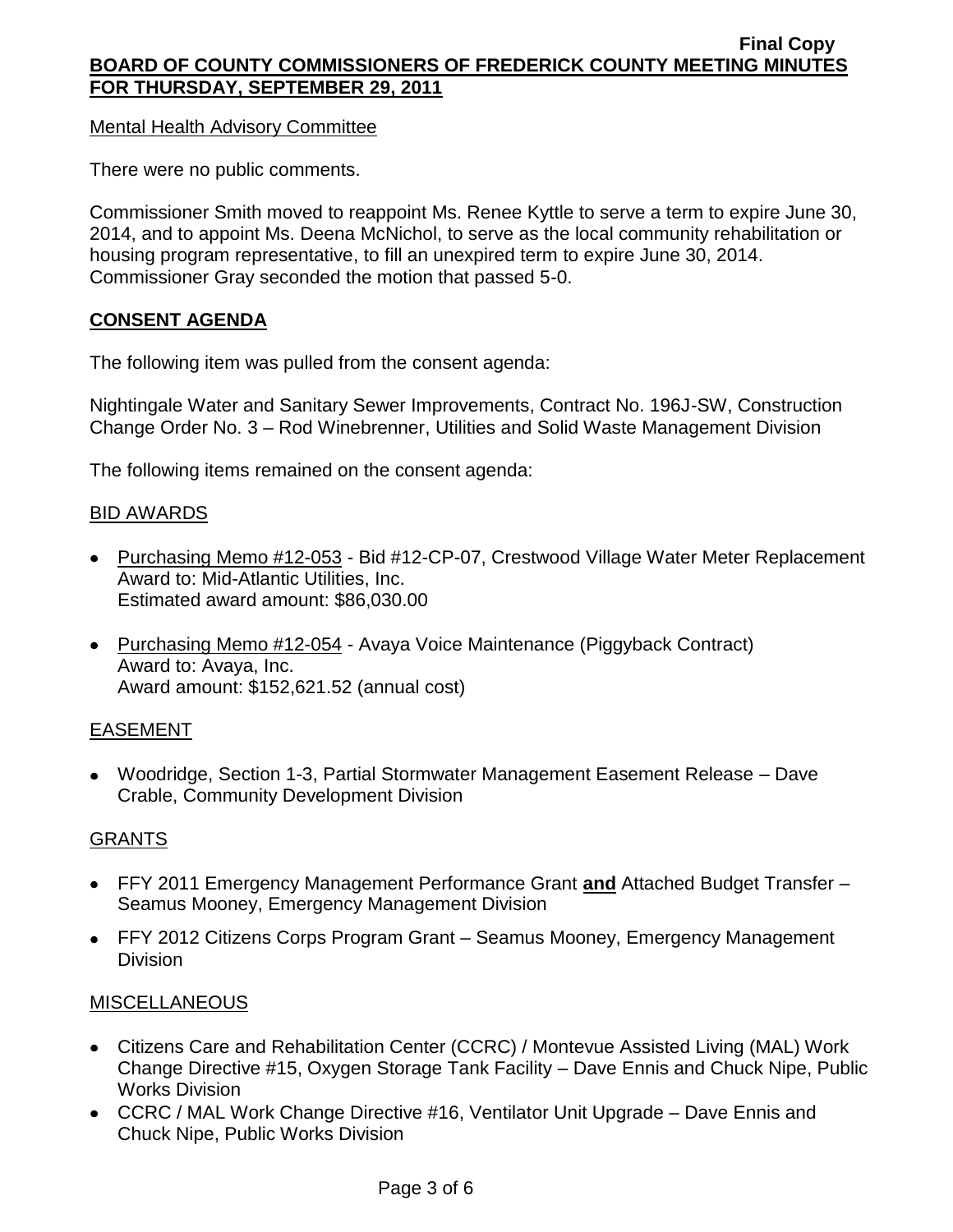- CCRC / MAL Work Change Directive #17, Smoke Damper and Air Transfers Dave Ennis and Chuck Nipe, Public Works Division
- CCRC / MAL Work Change Directive #18, Plumbing Fixtures / Food Prep Areas Dave Ennis and Chuck Nipe, Public Works Division
- CCRC / MAL Work Change Directive #19, Grease Interceptor Changes Dave Ennis and Chuck Nipe, Public Works Division

Commissioner Gray moved to approve the consent agenda as amended. Commissioner Smith seconded the motion that passed 4-1with Commissioner Shreve opposed.

## **ADMINISTRATIVE BUSINESS**

## **Approval of Board of County Commissioners' Meeting Minutes**

The Board approved the following minutes by unanimous consent:

- Thursday, August 25, 2011  $\bullet$
- Thursday, August 25, 2011, Closed Session  $\bullet$
- Thursday, August 25, 2011, Interviews (p.m.)  $\bullet$
- Thursday, August 25, 2011, Closed Session (p.m.)

## **Nightingale Water and Sanitary Sewer Improvements, Contract No. 196J-SW, Construction Change Order No. 3 – Rod Winebrenner, Utilities and Solid Waste Management Division**

Mr. Kevin Demosky and Mr. Terry Irwin, Utilities and Solid Waste Management Division, participated in the discussion.

Commissioner Smith moved to approve Construction Change Order No. 3. Commissioner Delauter seconded the motion that passed 5-0.

(Commissioner Delauter left the meeting at 11:15 a.m.)

#### **Communications Site Agreement Between the Board of County Commissioners and Maryland State Highway Administration (SHA) – Jack Markey, Emergency Management Division**

Mr. Markey presented the agreement to the Board.

Commissioner Gray moved to approve the communications site agreement between the Board and the SHA. Commissioner Smith seconded the motion that passed 4-0 with Commissioner Delauter absent.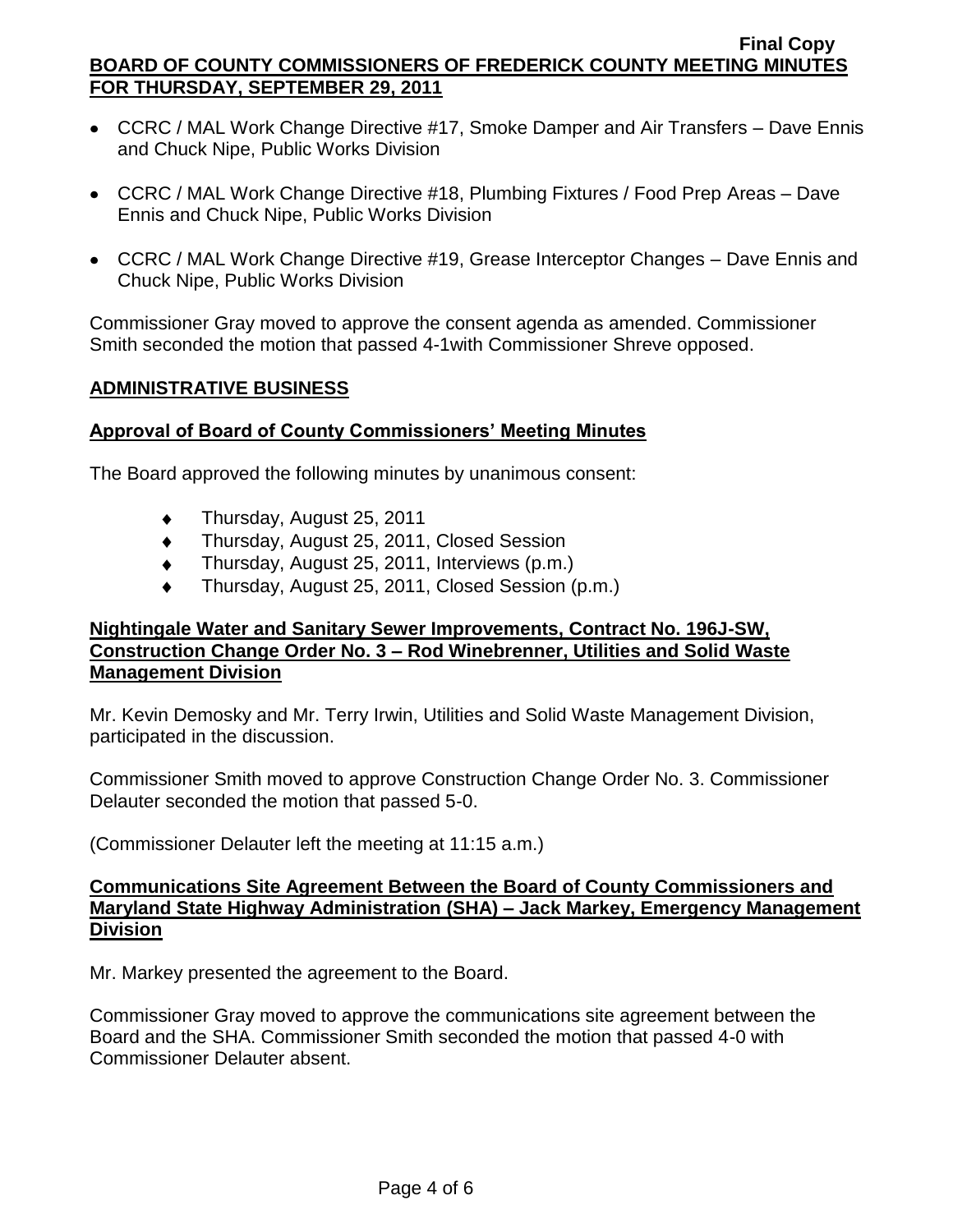# **Decision on the Revisions to the Frederick County Plumbing Code (Public Hearing held 9/15/11) – Gary Hessong, Community Development Division**

Mr. Hessong presented the revisions to the Frederick County Plumbing Code to the Board for a decision. He indicated the amendments, if adopted, would be effective on October 3, 2011.

Commissioner Gray moved to approve and adopt the ordinance which amended the Frederick County Plumbing Code with an effective date of October 3, 2011. Commissioner Smith seconded the motion that passed 5-0.

(A copy of the approved/adopted ordinance can be obtained in the County Manager's Office or from the county's website, [www.FrederickCountyMD.gov.](http://www.frederickcountymd.gov/))

## **Bid Award – Purchasing Memo #12-050 – Request for Pre-Approval of Professional Services for the Health Department - Hal Good, Finance Division**

Commissioner Gray moved to approve Purchasing Memo #12-050. Commissioner Smith seconded the motion that passed 5-0.

## **FY 2013 Operating Budget Calendar and Preliminary Budget Direction – Kelly Weaver, Finance Division**

Ms. Weaver presented the operating budget calendar to the Board. She indicated the base budget and the budget requests would be combined this year.

Commissioner Young read the assumptions as presented.

Commissioner Gray moved to approve the FY 2013 Operating Budget calendar as presented. It was seconded by Commissioner Smith and passed 5-0.

## **FY 2013 – 2018 Capital Improvements Program (CIP) Budget Calendar, Policies and Direction – Kelly Weaver, Finance Division**

Ms. Weaver presented the CIP budget calendar. She indicated there were no changes to the policies.

Mr. Dave Ennis, Public Works Division, commented on the price of oil.

Commissioner Smith moved to ratify the proposed construction cost adjustment factors that would be utilized in the development of the CIP project requests and the adoption of the FY 2013-2018 CIP calendar. Commissioner Delauter seconded the motion that passed 5-0

## **COMMISSIONER COMMENTS**

Commissioner Young noted the Board would reconvene this afternoon at 2:00 p.m. to discuss boards and commissions.

Commissioner Young also announced Friday would be Mr. Mike Gastley's last day of employment as Assistant County Manager with Frederick County.